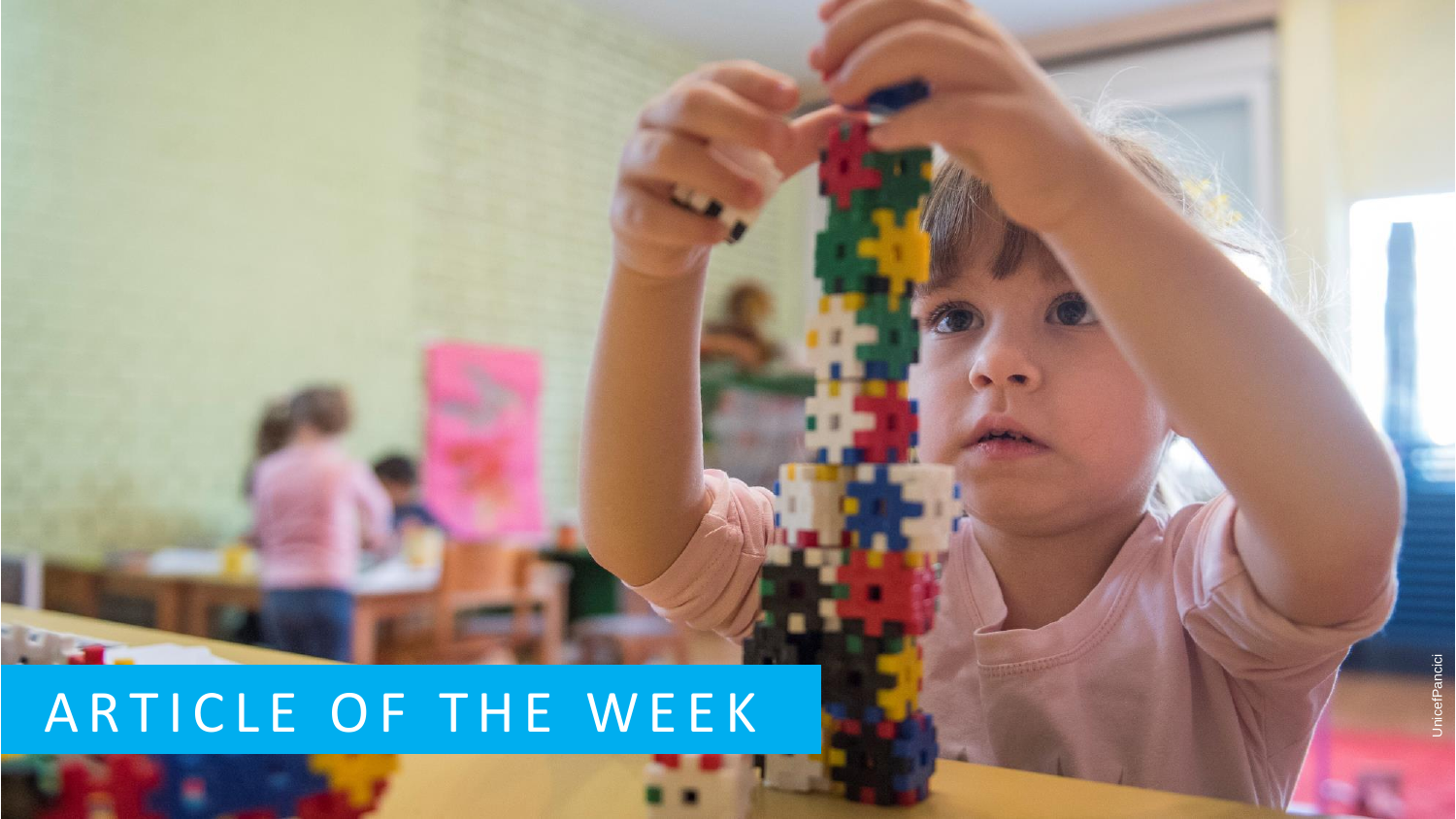# GUESS THE ARTICLE

These pictures provide a clue to this week's article.

Can you guess which article of the Convention do these pictures relate to? Write down your thoughts or discuss with someone in your home.







Unicef/Infinity Unicef/Gilbertson Unicef/Schverdfinger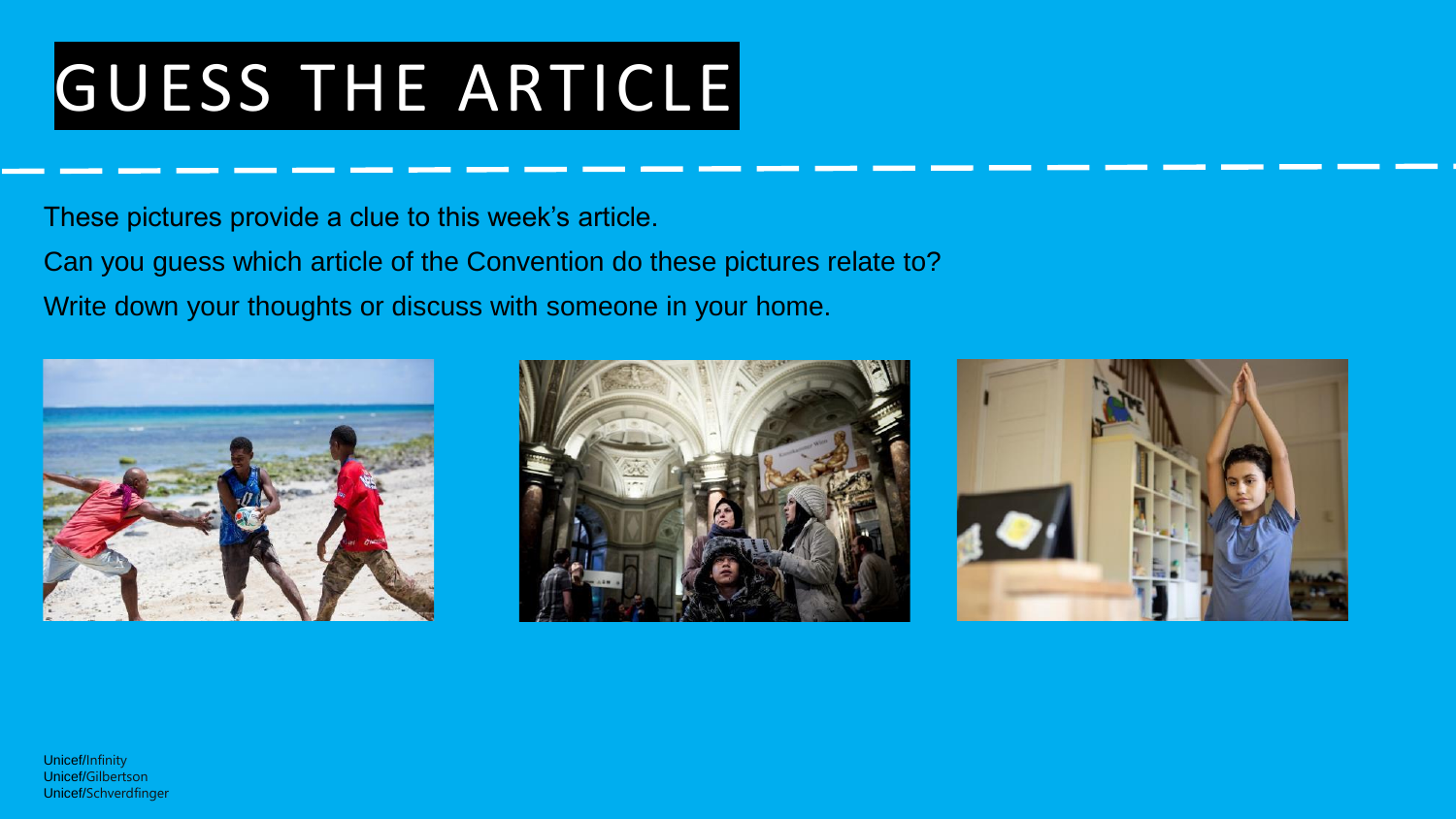#### INTRODUCING ARTICLE 31

# **REST, PLAY, CULTURE, ARTS**

#### Maia and Priya introduce Article 31



#### [Watch Maia and Priya on YouTube](https://youtu.be/sEUfidhTeEM)

#### **Article 31 – Rest, Play, Culture, Arts**

Every child has the right to relax, play and take part in a wide range of cultural and artistic activities.

This applies to all children regardless of background or abilities.



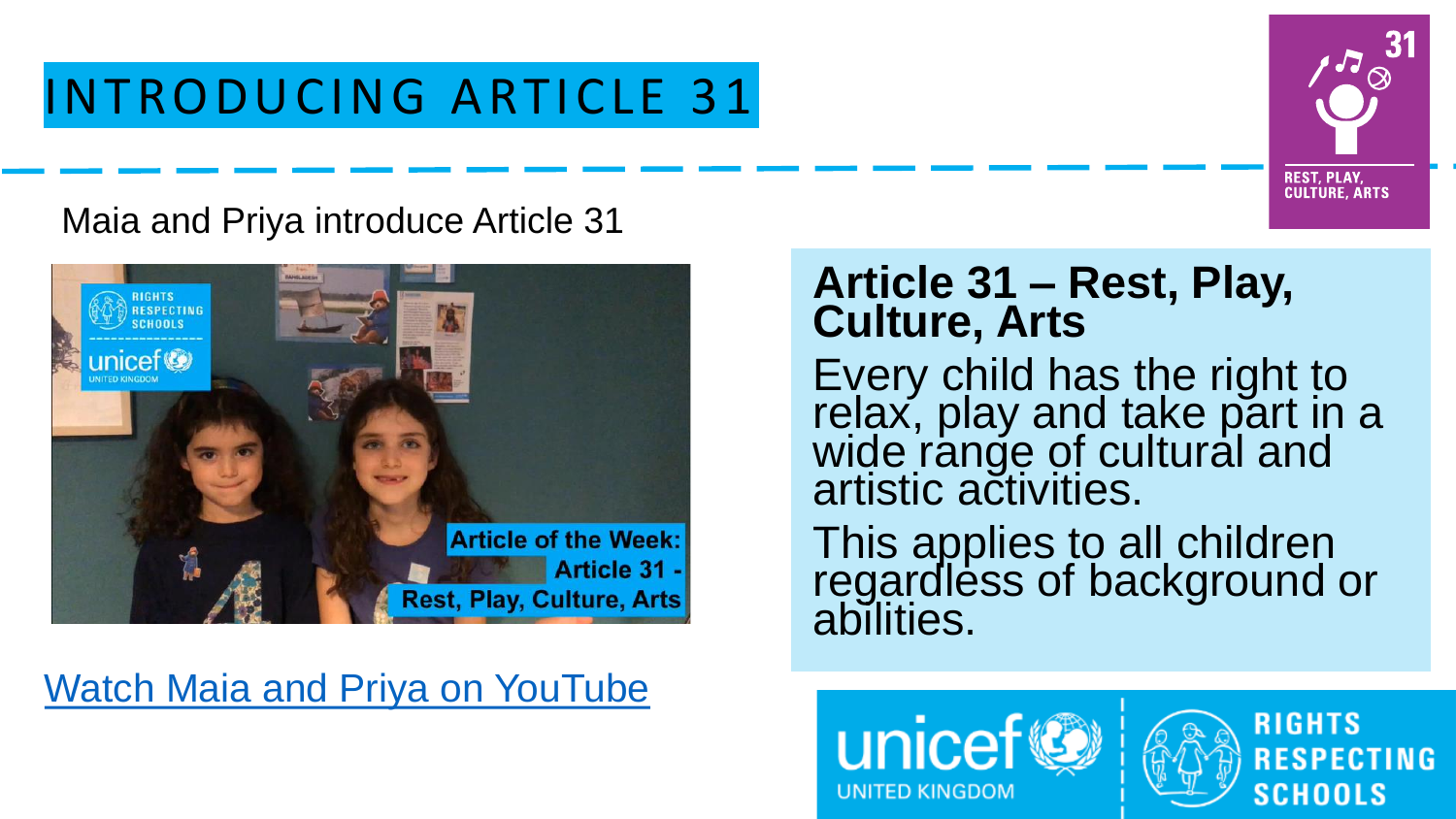### EXPLORING ARTICLE 31



Note down your thoughts and compare with the next slide.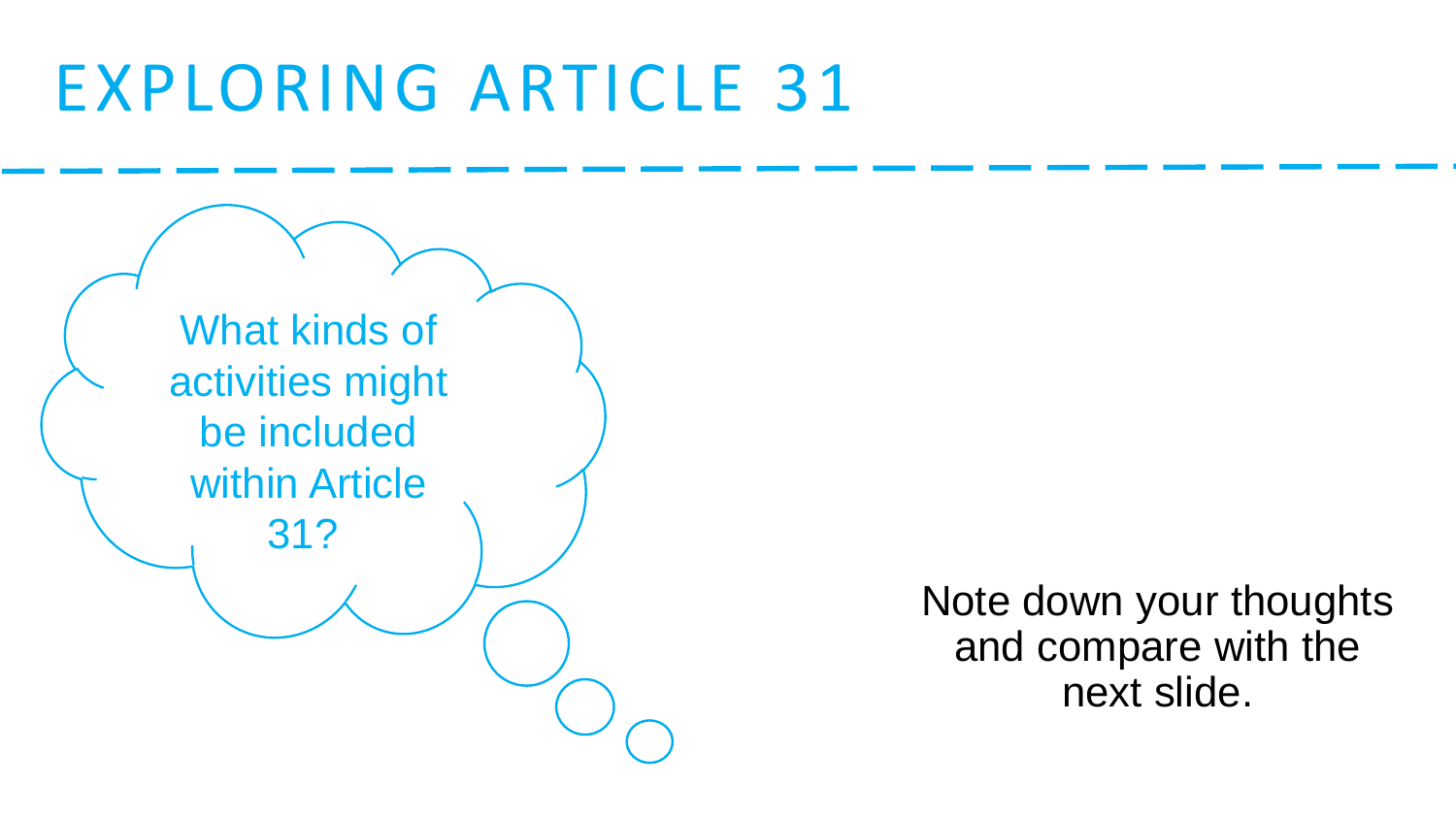# HOW MANY OF THESE DID YOU GET?

- Spending time with friends.
- Choosing what to do not being directed by a grown up.
- **Drawing or craft activities.**
- Going to museums and galleries.
- Going to the theatre, to concerts or to the cinema.
- **Playing a wide range of sports.**
- Having a safe space to, relax, read, draw or listen to music.
- Playing at the park.
- **Playing video games.**
- Doing yoga, meditation or mindfulness activities.

What else did you think of?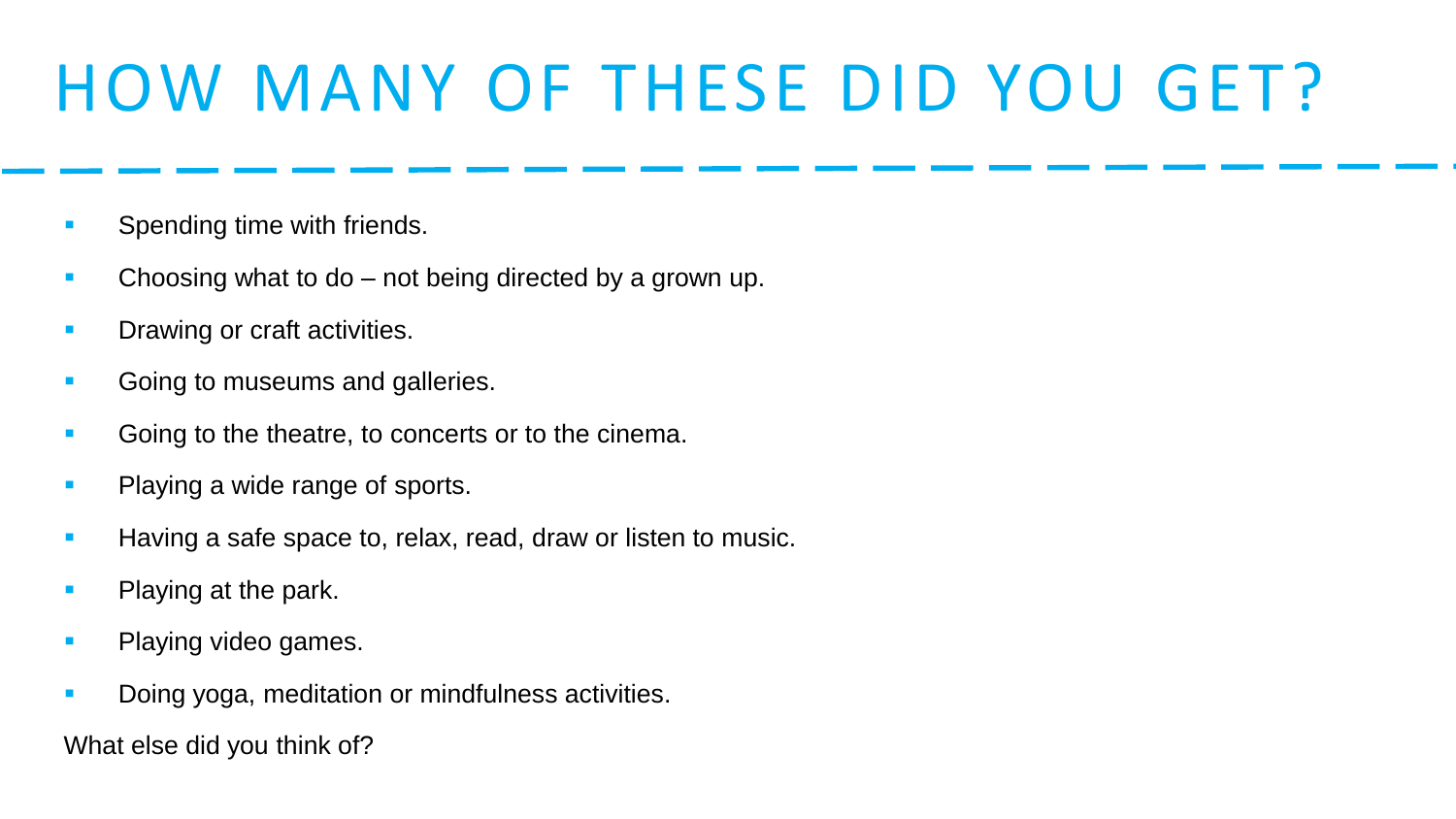# ACTIVITY TIME

All these activities are related to...



You don't need to do every single activity but if you have time you can do more than one.

Draw a picture of yourself playing your favourite game. Show your picture to a grown up and talk to them about what you have drawn.

Make a chill out den at home or in your classroom where you can relax. Use cushions, blankets and even fairy lights. Take a picture of yourself relaxing in your chill out den and share it with your class.

Can you draw a puffer fish? How about a robot or a pirate ship? Take [part in an online art](http://www.robbiddulph.com/draw-with-rob) lesson – which will you choose?

How do you like to spend your free time? Think about what your ideal weekend would be like. Where would you go? What would you do? What activities would you participate in? Create a comic strip showing your dream weekend and share it with your class.

Lower Primary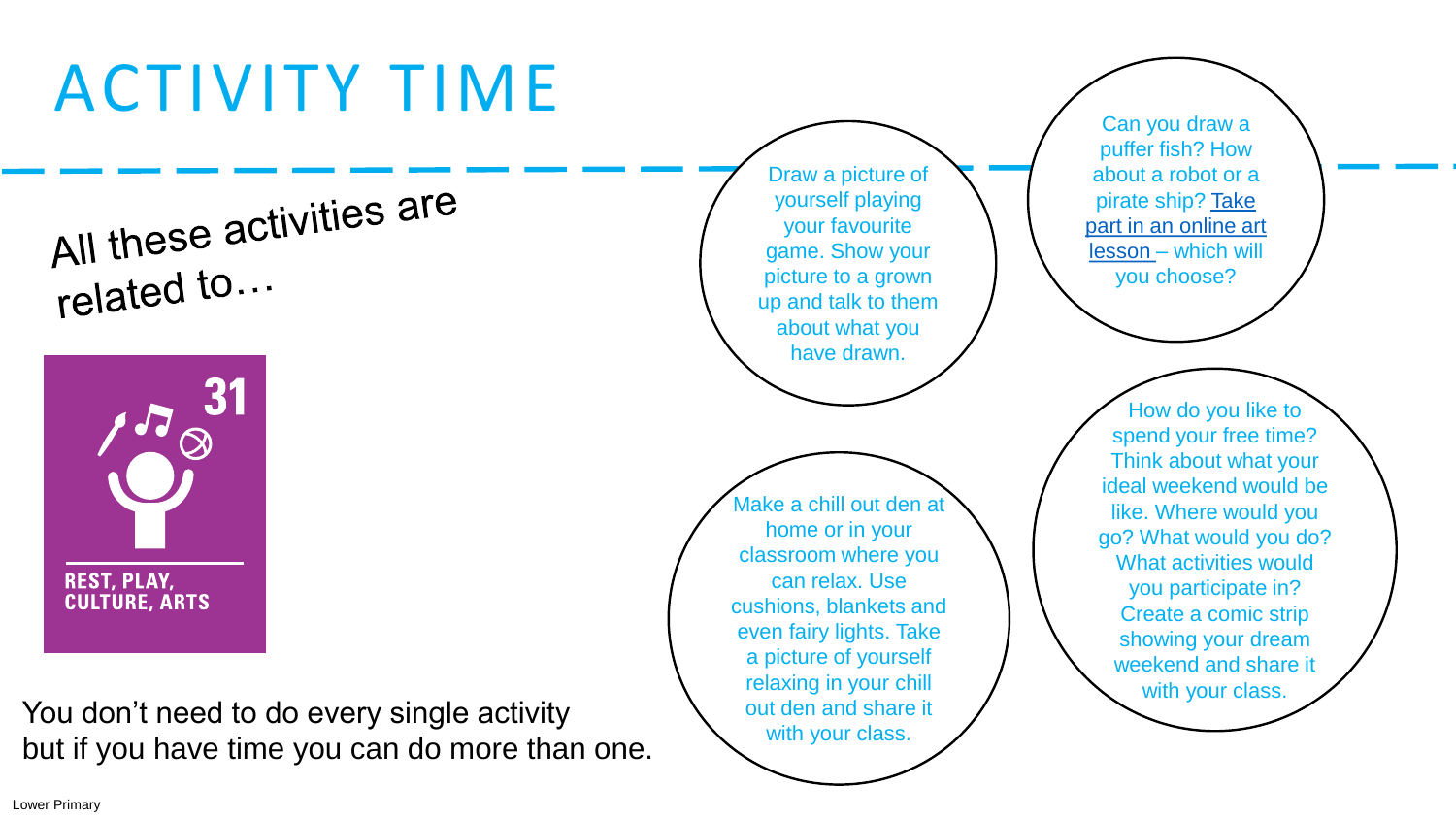### ACTIVITY TIME



Lots of museums and galleries now have virtual tours so you can visit museums all over the world from your classroom or li[ving room! Choose a museum](https://artsandculture.google.com/partner)  and go on a virtual tour. Find out if your local museums or galleries have virtual tours. Why not create your own s[chool virtual art exhibition like](https://artspaces.kunstmatrix.com/en/exhibition/3375987/cap-november-2020-big-art-and-examples-of-individual-art) Christ Church School, Hampstead – a Gold Rights Respecting School.

Think about your local playgrounds. Are there activities for children of different ages? Are there activities for children with wheelchairs, or who are blind or partially sighted? Article 31 says that all children have the right to engage in play, regardless of their age and abilities. Design a playground that as many children as possible can enjoy. How can you make sure that there is something for everyone?



What can you do to relax, rest and play during this time of restrictions to keep everyone safe from Covid? What does your family do to relax? Write a list of things that you can do and share with your class. How many of them can you tick off?

author Michael Rosen? He talks in this video by Norton Road Primary [School about the right to](https://youtu.be/-dGjaTWF3KY) play. Do you agree with what the children say? You might like to watch this with adults at home and discuss it with them.